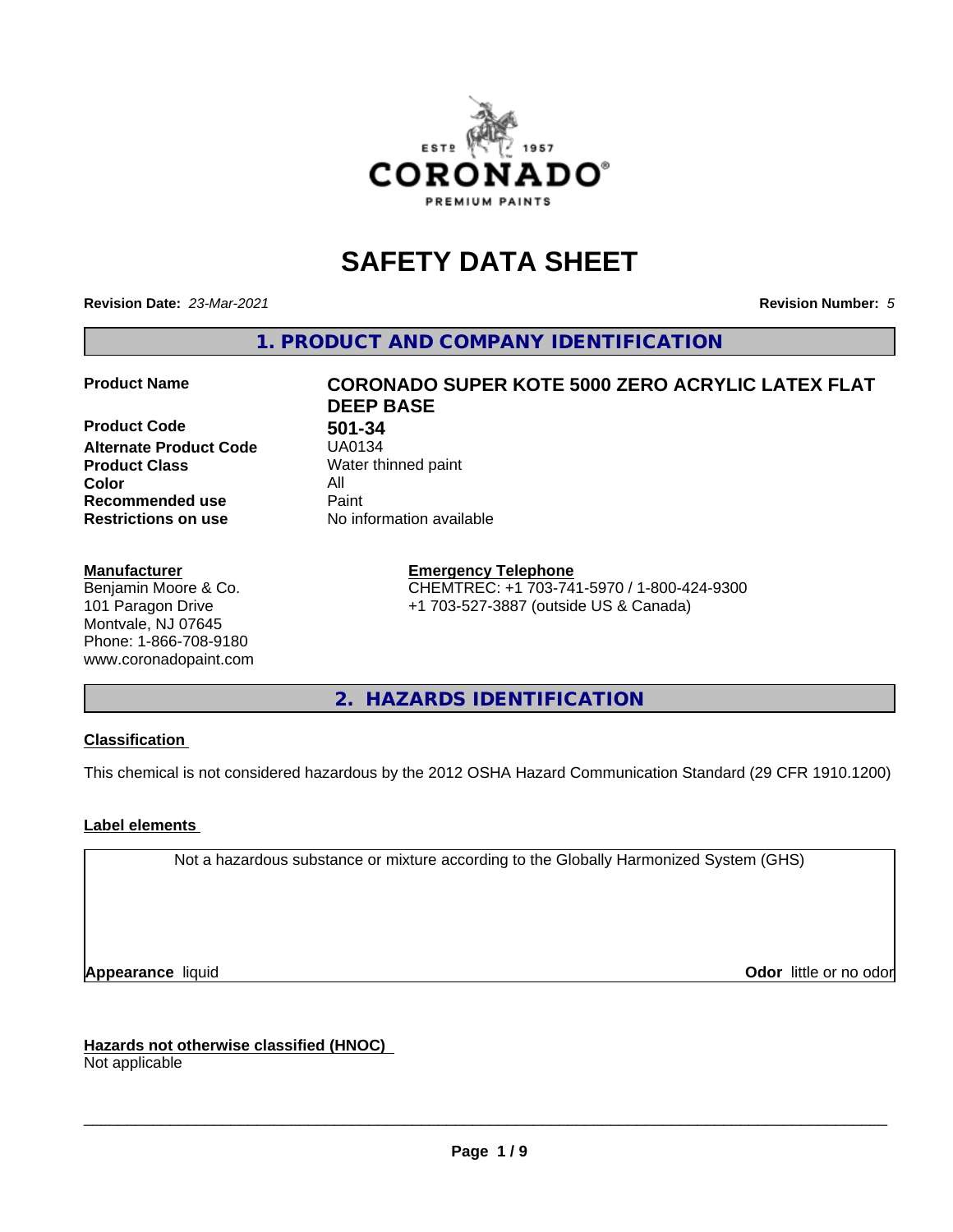#### **Other information**

No information available

 **WARNING:** This product contains isothiazolinone compounds at levels of <0.1%. These substances are biocides commonly found in most paints and a variety of personal care products as a preservative. Certain individuals may be sensitive or allergic to these substances, even at low levels.

\_\_\_\_\_\_\_\_\_\_\_\_\_\_\_\_\_\_\_\_\_\_\_\_\_\_\_\_\_\_\_\_\_\_\_\_\_\_\_\_\_\_\_\_\_\_\_\_\_\_\_\_\_\_\_\_\_\_\_\_\_\_\_\_\_\_\_\_\_\_\_\_\_\_\_\_\_\_\_\_\_\_\_\_\_\_\_\_\_\_\_\_\_

# **3. COMPOSITION INFORMATION ON COMPONENTS**

| <b>Chemical name</b> | <b>CAS No.</b> | Weight-% |
|----------------------|----------------|----------|
| Kaolin, calcined     | 92704-41-1     | $5 - 10$ |
| Limestone            | 1317-65-3      | $5 - 10$ |
| Diatomaceous earth   | 61790-53-2     | $5 - 10$ |
| Titanium dioxide     | 13463-67-7     | - 5      |

|                                                       |               | 4. FIRST AID MEASURES                                                                                           |  |  |
|-------------------------------------------------------|---------------|-----------------------------------------------------------------------------------------------------------------|--|--|
|                                                       |               |                                                                                                                 |  |  |
| <b>General Advice</b>                                 |               | No hazards which require special first aid measures.                                                            |  |  |
| <b>Eye Contact</b>                                    | physician.    | Rinse thoroughly with plenty of water for at least 15 minutes and consult a                                     |  |  |
| <b>Skin Contact</b>                                   |               | Wash off immediately with soap and plenty of water while removing all<br>contaminated clothes and shoes.        |  |  |
| <b>Inhalation</b>                                     |               | Move to fresh air. If symptoms persist, call a physician.                                                       |  |  |
| Ingestion                                             | if necessary. | Clean mouth with water and afterwards drink plenty of water. Consult a physician                                |  |  |
| <b>Most Important</b><br><b>Symptoms/Effects</b>      | None known.   |                                                                                                                 |  |  |
| <b>Notes To Physician</b>                             |               | Treat symptomatically.                                                                                          |  |  |
|                                                       |               | 5. FIRE-FIGHTING MEASURES                                                                                       |  |  |
| <b>Suitable Extinguishing Media</b>                   |               | Use extinguishing measures that are appropriate to local<br>circumstances and the surrounding environment.      |  |  |
| Protective equipment and precautions for firefighters |               | As in any fire, wear self-contained breathing apparatus<br>pressure-demand, MSHA/NIOSH (approved or equivalent) |  |  |

**Specific Hazards Arising From The Chemical Closed containers may rupture if exposed to fire or** 

| Sensitivity to mechanical impact | N٥  |
|----------------------------------|-----|
| Sensitivity to static discharge  | No. |

and full protective gear.

 $\overline{\phantom{a}}$  ,  $\overline{\phantom{a}}$  ,  $\overline{\phantom{a}}$  ,  $\overline{\phantom{a}}$  ,  $\overline{\phantom{a}}$  ,  $\overline{\phantom{a}}$  ,  $\overline{\phantom{a}}$  ,  $\overline{\phantom{a}}$  ,  $\overline{\phantom{a}}$  ,  $\overline{\phantom{a}}$  ,  $\overline{\phantom{a}}$  ,  $\overline{\phantom{a}}$  ,  $\overline{\phantom{a}}$  ,  $\overline{\phantom{a}}$  ,  $\overline{\phantom{a}}$  ,  $\overline{\phantom{a}}$ 

extreme heat.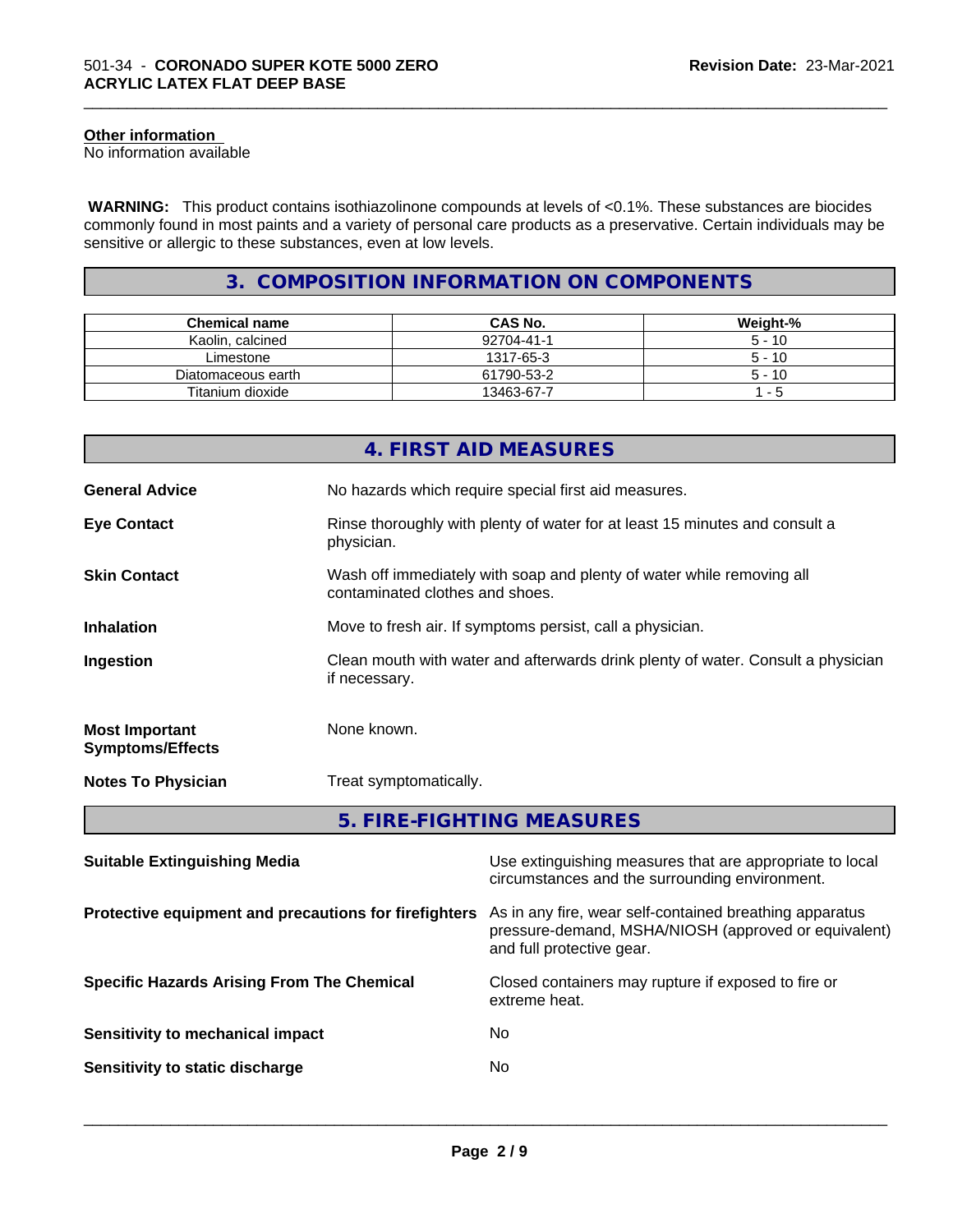| <b>Flash Point Data</b><br>Flash point (°F)<br>Flash Point (°C)<br><b>Method</b> |                 | Not applicable<br>Not applicable<br>Not applicable |                                |
|----------------------------------------------------------------------------------|-----------------|----------------------------------------------------|--------------------------------|
| <b>Flammability Limits In Air</b>                                                |                 |                                                    |                                |
| Lower flammability limit:<br><b>Upper flammability limit:</b>                    |                 | Not applicable<br>Not applicable                   |                                |
| <b>NFPA</b><br>Health: 1                                                         | Flammability: 0 | <b>Instability: 0</b>                              | <b>Special: Not Applicable</b> |
| <b>NFPA Legend</b><br>0 - Not Hazardous<br>1 - Slightly<br>2 - Moderate          |                 |                                                    |                                |

\_\_\_\_\_\_\_\_\_\_\_\_\_\_\_\_\_\_\_\_\_\_\_\_\_\_\_\_\_\_\_\_\_\_\_\_\_\_\_\_\_\_\_\_\_\_\_\_\_\_\_\_\_\_\_\_\_\_\_\_\_\_\_\_\_\_\_\_\_\_\_\_\_\_\_\_\_\_\_\_\_\_\_\_\_\_\_\_\_\_\_\_\_

- Moderate
- 3 High
- 4 Severe

*The ratings assigned are only suggested ratings, the contractor/employer has ultimate responsibilities for NFPA ratings where this system is used.*

*Additional information regarding the NFPA rating system is available from the National Fire Protection Agency (NFPA) at www.nfpa.org.*

|                                  | 6. ACCIDENTAL RELEASE MEASURES                                                                                                                                                   |
|----------------------------------|----------------------------------------------------------------------------------------------------------------------------------------------------------------------------------|
| <b>Personal Precautions</b>      | Avoid contact with skin, eyes and clothing. Ensure adequate ventilation.                                                                                                         |
| <b>Other Information</b>         | Prevent further leakage or spillage if safe to do so.                                                                                                                            |
| <b>Environmental precautions</b> | See Section 12 for additional Ecological Information.                                                                                                                            |
| <b>Methods for Cleaning Up</b>   | Soak up with inert absorbent material. Sweep up and shovel into suitable<br>containers for disposal.                                                                             |
|                                  | 7. HANDLING AND STORAGE                                                                                                                                                          |
| <b>Handling</b>                  | Avoid contact with skin, eyes and clothing. Avoid breathing vapors, spray mists or<br>sanding dust. In case of insufficient ventilation, wear suitable respiratory<br>equipment. |
| <b>Storage</b>                   | Keep container tightly closed. Keep out of the reach of children.                                                                                                                |
| <b>Incompatible Materials</b>    | No information available                                                                                                                                                         |

# **8. EXPOSURE CONTROLS/PERSONAL PROTECTION**

#### **Exposure Limits**

| <b>Chemical name</b> | <b>ACGIH TLV</b> | <b>OSHA PEL</b>          |
|----------------------|------------------|--------------------------|
| Limestone            | N/E              | 15 mg/m $3$ - TWA        |
|                      |                  | $5 \text{ mg/m}^3$ - TWA |
| Diatomaceous earth   | N/E              |                          |
|                      |                  | 20 mppcf - TWA           |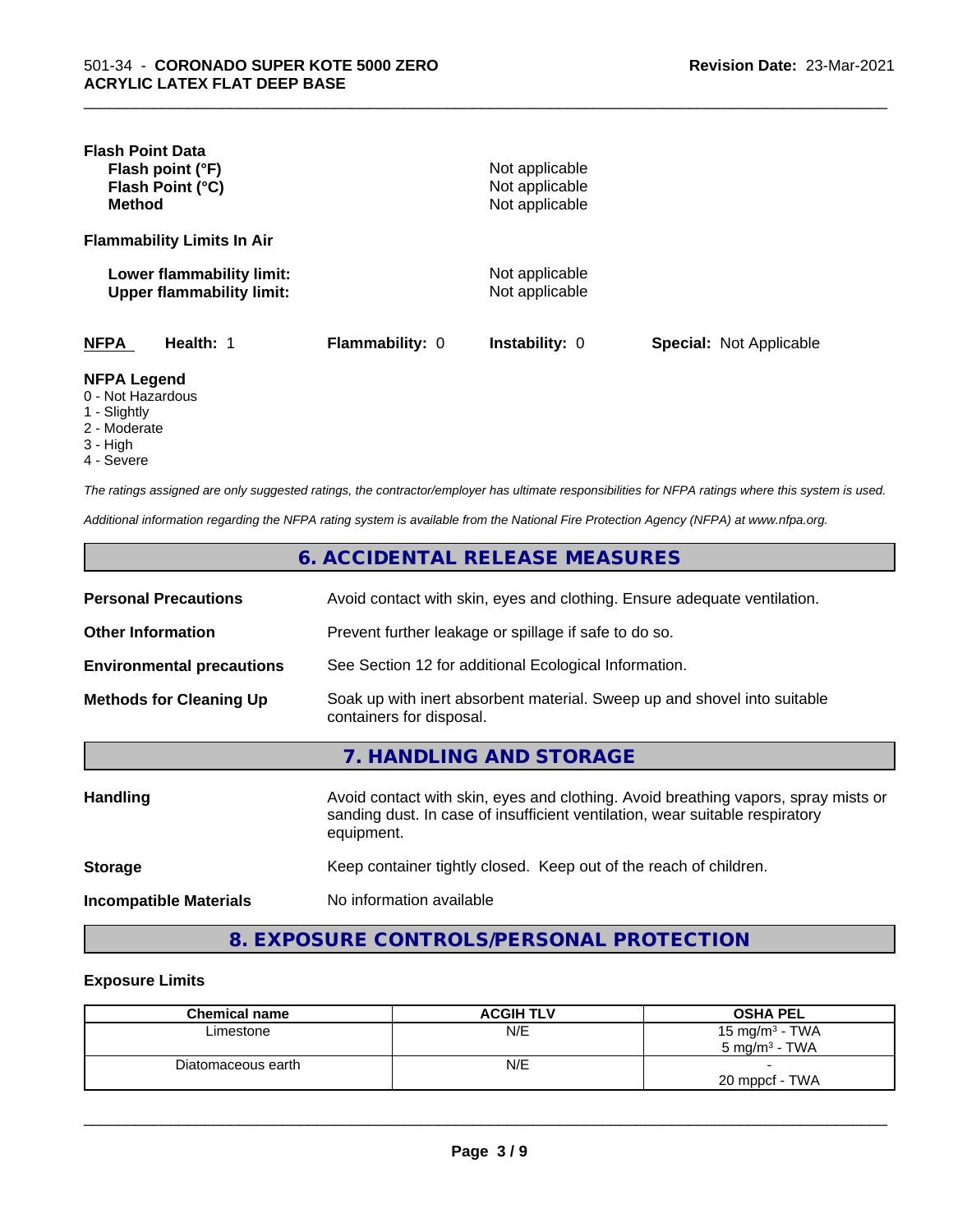| Titanium dioxide                                                                                      | TWA: 10 mg/m $3$                                                                  | 15 mg/m $3$ - TWA |
|-------------------------------------------------------------------------------------------------------|-----------------------------------------------------------------------------------|-------------------|
| Legend<br>OSHA - Occupational Safety & Health Administration Exposure Limits<br>N/E - Not Established | ACGIH - American Conference of Governmental Industrial Hygienists Exposure Limits |                   |
| <b>Engineering Measures</b>                                                                           | Ensure adequate ventilation, especially in confined areas.                        |                   |

\_\_\_\_\_\_\_\_\_\_\_\_\_\_\_\_\_\_\_\_\_\_\_\_\_\_\_\_\_\_\_\_\_\_\_\_\_\_\_\_\_\_\_\_\_\_\_\_\_\_\_\_\_\_\_\_\_\_\_\_\_\_\_\_\_\_\_\_\_\_\_\_\_\_\_\_\_\_\_\_\_\_\_\_\_\_\_\_\_\_\_\_\_

| <b>Personal Protective Equipment</b> |                                                                                                                                     |
|--------------------------------------|-------------------------------------------------------------------------------------------------------------------------------------|
| <b>Eye/Face Protection</b>           | Safety glasses with side-shields.                                                                                                   |
| <b>Skin Protection</b>               | Protective gloves and impervious clothing.                                                                                          |
| <b>Respiratory Protection</b>        | In case of insufficient ventilation wear suitable respiratory equipment.                                                            |
| <b>Hygiene Measures</b>              | Avoid contact with skin, eyes and clothing. Remove and wash contaminated<br>clothing before re-use. Wash thoroughly after handling. |

### **9. PHYSICAL AND CHEMICAL PROPERTIES**

| Appearance                           | liquid                   |
|--------------------------------------|--------------------------|
| Odor                                 | little or no odor        |
| <b>Odor Threshold</b>                | No information available |
| Density (Ibs/gal)                    | $10.0 - 10.1$            |
| <b>Specific Gravity</b>              | $1.19 - 1.21$            |
| рH                                   | No information available |
| <b>Viscosity (cps)</b>               | No information available |
| Solubility(ies)                      | No information available |
| <b>Water solubility</b>              | No information available |
| <b>Evaporation Rate</b>              | No information available |
| Vapor pressure                       | No information available |
| <b>Vapor density</b>                 | No information available |
| Wt. % Solids                         | $30 - 40$                |
| Vol. % Solids                        | $20 - 30$                |
| Wt. % Volatiles                      | $60 - 70$                |
| Vol. % Volatiles                     | $70 - 80$                |
| <b>VOC Regulatory Limit (g/L)</b>    | < 5                      |
| <b>Boiling Point (°F)</b>            | 212                      |
| <b>Boiling Point (°C)</b>            | 100                      |
| Freezing point (°F)                  | 32                       |
| <b>Freezing Point (°C)</b>           | 0                        |
| Flash point (°F)                     | Not applicable           |
| Flash Point (°C)                     | Not applicable           |
| <b>Method</b>                        | Not applicable           |
| <b>Flammability (solid, gas)</b>     | Not applicable           |
| <b>Upper flammability limit:</b>     | Not applicable           |
| Lower flammability limit:            | Not applicable           |
| <b>Autoignition Temperature (°F)</b> | No information available |
| <b>Autoignition Temperature (°C)</b> | No information available |
| Decomposition Temperature (°F)       | No information available |
| Decomposition Temperature (°C)       | No information available |
| <b>Partition coefficient</b>         | No information available |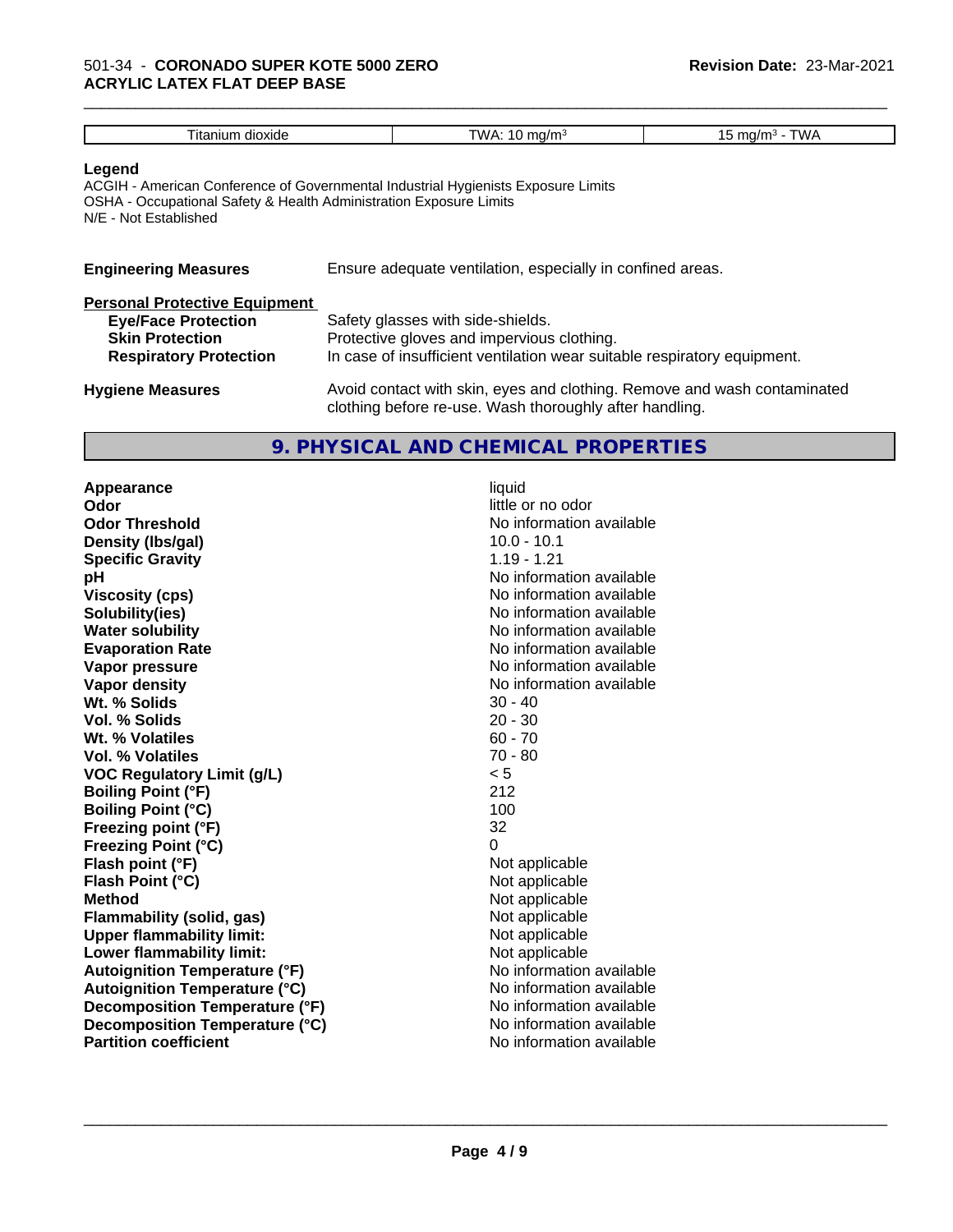|                                                                              |                              | 10. STABILITY AND REACTIVITY                                                               |
|------------------------------------------------------------------------------|------------------------------|--------------------------------------------------------------------------------------------|
| <b>Reactivity</b>                                                            |                              | Not Applicable                                                                             |
| <b>Chemical Stability</b>                                                    |                              | Stable under normal conditions.                                                            |
| <b>Conditions to avoid</b>                                                   |                              | Prevent from freezing.                                                                     |
| <b>Incompatible Materials</b>                                                |                              | No materials to be especially mentioned.                                                   |
| <b>Hazardous Decomposition Products</b>                                      |                              | None under normal use.                                                                     |
| Possibility of hazardous reactions                                           |                              | None under normal conditions of use.                                                       |
|                                                                              |                              | 11. TOXICOLOGICAL INFORMATION                                                              |
| <b>Product Information</b>                                                   |                              |                                                                                            |
| Information on likely routes of exposure                                     |                              |                                                                                            |
| <b>Principal Routes of Exposure</b>                                          |                              | Eye contact, skin contact and inhalation.                                                  |
|                                                                              |                              |                                                                                            |
| <b>Acute Toxicity</b>                                                        |                              |                                                                                            |
| <b>Product Information</b>                                                   | No information available     |                                                                                            |
| Symptoms related to the physical, chemical and toxicological characteristics |                              |                                                                                            |
| <b>Symptoms</b>                                                              | No information available     |                                                                                            |
|                                                                              |                              | Delayed and immediate effects as well as chronic effects from short and long-term exposure |
| Eye contact                                                                  | May cause slight irritation. |                                                                                            |
| <b>Skin contact</b>                                                          |                              | Substance may cause slight skin irritation. Prolonged or repeated contact may dry          |
|                                                                              | skin and cause irritation.   |                                                                                            |
| <b>Inhalation</b>                                                            |                              | May cause irritation of respiratory tract.                                                 |
| Ingestion                                                                    |                              | Ingestion may cause gastrointestinal irritation, nausea, vomiting and diarrhea.            |
| <b>Sensitization</b>                                                         | No information available     |                                                                                            |
| <b>Neurological Effects</b>                                                  | No information available.    |                                                                                            |
| <b>Mutagenic Effects</b>                                                     | No information available.    |                                                                                            |
| <b>Reproductive Effects</b>                                                  | No information available.    |                                                                                            |
| <b>Developmental Effects</b>                                                 | No information available.    |                                                                                            |
| <b>Target organ effects</b>                                                  | No information available.    |                                                                                            |
| <b>STOT - single exposure</b>                                                | No information available.    |                                                                                            |
| <b>STOT - repeated exposure</b>                                              | No information available.    |                                                                                            |
| Other adverse effects                                                        | No information available.    |                                                                                            |
| <b>Aspiration Hazard</b>                                                     | No information available     |                                                                                            |
| <b>Numerical measures of toxicity</b>                                        |                              |                                                                                            |
| The following values are calculated based on chapter 3.1 of the GHS document |                              |                                                                                            |

**ATEmix (oral)** 21871 mg/kg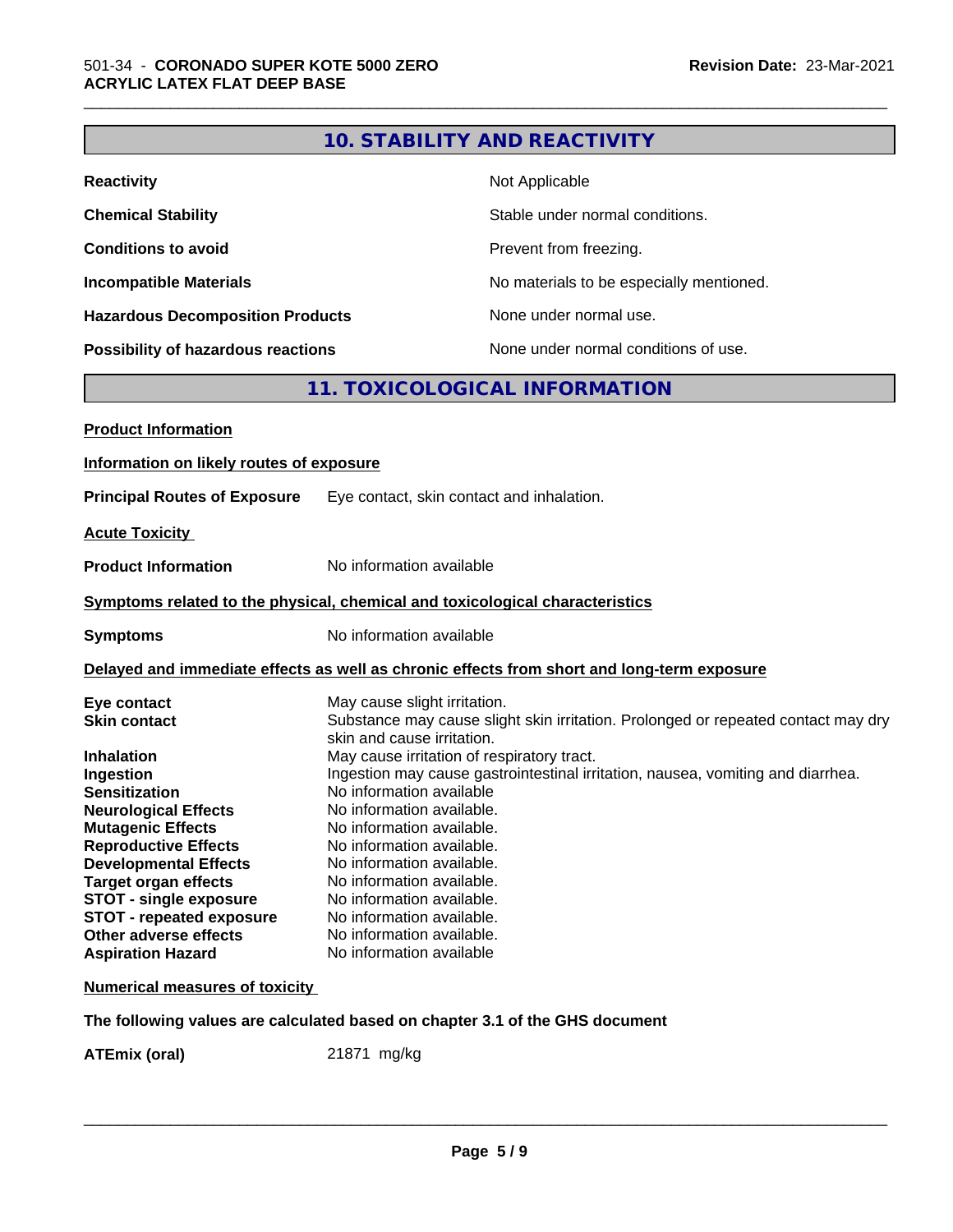#### **Component Information**

| Chemical name                  | Oral LD50            | Dermal LD50 | Inhalation LC50 |
|--------------------------------|----------------------|-------------|-----------------|
| Kaolin, calcined<br>92704-41-1 | $>$ 2000 mg/kg (Rat) |             |                 |
| Titanium dioxide<br>13463-67-7 | > 10000 mg/kg (Rat)  |             |                 |

\_\_\_\_\_\_\_\_\_\_\_\_\_\_\_\_\_\_\_\_\_\_\_\_\_\_\_\_\_\_\_\_\_\_\_\_\_\_\_\_\_\_\_\_\_\_\_\_\_\_\_\_\_\_\_\_\_\_\_\_\_\_\_\_\_\_\_\_\_\_\_\_\_\_\_\_\_\_\_\_\_\_\_\_\_\_\_\_\_\_\_\_\_

#### **Chronic Toxicity**

#### **Carcinogenicity**

*The information below indicateswhether each agency has listed any ingredient as a carcinogen:.*

| <b>Chemical name</b>          | <b>IARC</b>                      | <b>NTP</b> | <b>OSHA</b>    |
|-------------------------------|----------------------------------|------------|----------------|
|                               | . .<br>2B<br>: Human<br>Possible |            | Listed<br>____ |
| $-1$<br>. dioxide<br>⊺itanıum | Carcinogen                       |            |                |

• Although IARC has classified titanium dioxide as possibly carcinogenic to humans (2B), their summary concludes: "No significant exposure to titanium dioxide is thought to occur during the use of products in which titanium dioxide is bound to other materials, such as paint."

#### **Legend**

IARC - International Agency for Research on Cancer NTP - National Toxicity Program OSHA - Occupational Safety & Health Administration

**12. ECOLOGICAL INFORMATION**

### **Ecotoxicity Effects**

The environmental impact of this product has not been fully investigated.

### **Product Information**

#### **Acute Toxicity to Fish**

No information available

#### **Acute Toxicity to Aquatic Invertebrates**

No information available

#### **Acute Toxicity to Aquatic Plants**

No information available

#### **Persistence / Degradability**

No information available.

#### **Bioaccumulation**

No information available.

#### **Mobility in Environmental Media**

No information available.

#### **Ozone**

No information available

### **Component Information**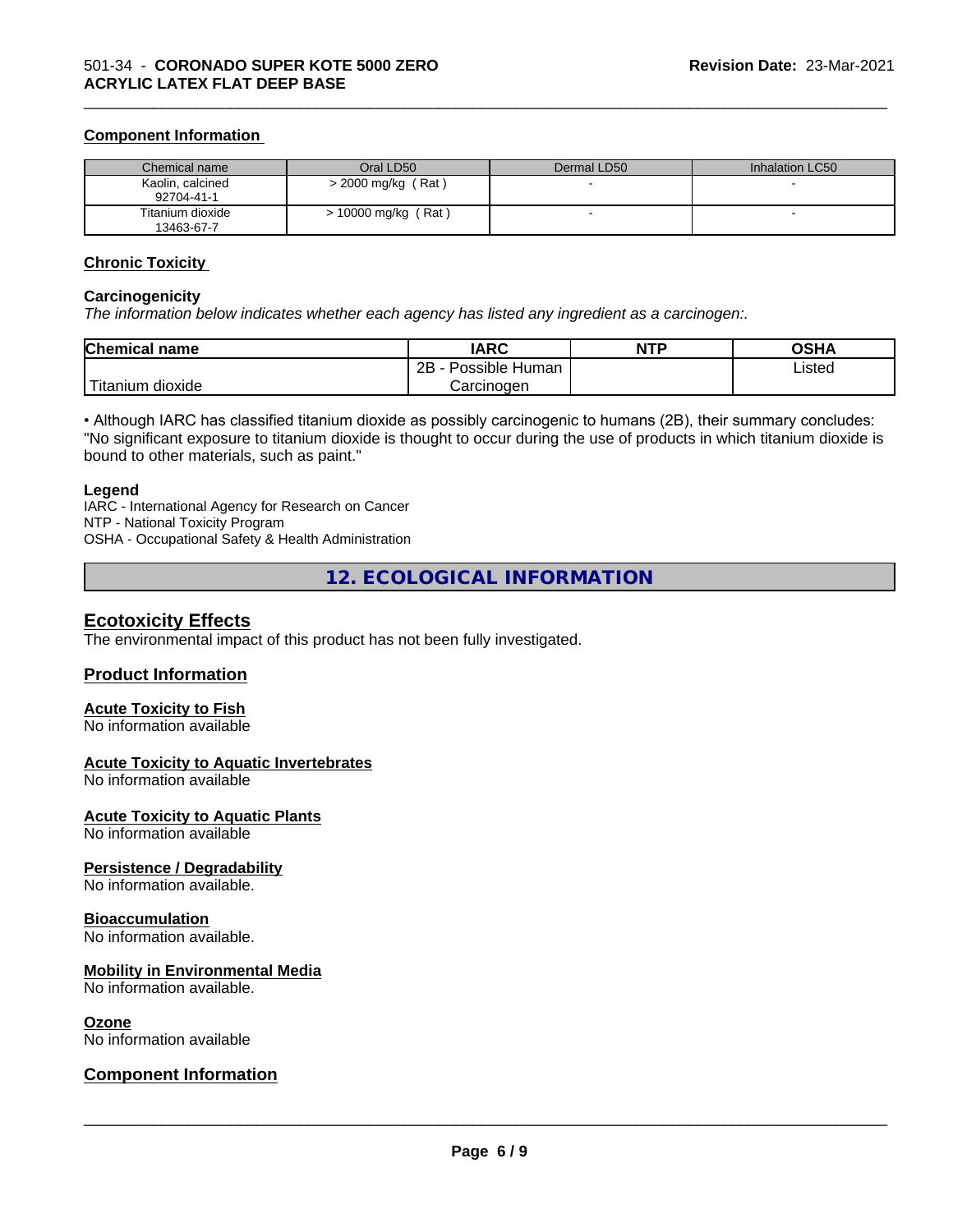### **Acute Toxicity to Fish**

#### Titanium dioxide

 $LC50:$  > 1000 mg/L (Fathead Minnow - 96 hr.)

#### **Acute Toxicity to Aquatic Invertebrates**

No information available

#### **Acute Toxicity to Aquatic Plants**

No information available

|                              | 13. DISPOSAL CONSIDERATIONS                                                                                                                                                                                               |  |
|------------------------------|---------------------------------------------------------------------------------------------------------------------------------------------------------------------------------------------------------------------------|--|
| <b>Waste Disposal Method</b> | Dispose of in accordance with federal, state, and local regulations. Local<br>requirements may vary, consult your sanitation department or state-designated<br>environmental protection agency for more disposal options. |  |
|                              | 14. TRANSPORT INFORMATION                                                                                                                                                                                                 |  |
| <b>DOT</b>                   | Not regulated                                                                                                                                                                                                             |  |
| <b>ICAO / IATA</b>           | Not regulated                                                                                                                                                                                                             |  |
| <b>IMDG/IMO</b>              | Not regulated                                                                                                                                                                                                             |  |
|                              | 15. REGULATORY INFORMATION                                                                                                                                                                                                |  |

\_\_\_\_\_\_\_\_\_\_\_\_\_\_\_\_\_\_\_\_\_\_\_\_\_\_\_\_\_\_\_\_\_\_\_\_\_\_\_\_\_\_\_\_\_\_\_\_\_\_\_\_\_\_\_\_\_\_\_\_\_\_\_\_\_\_\_\_\_\_\_\_\_\_\_\_\_\_\_\_\_\_\_\_\_\_\_\_\_\_\_\_\_

# **International Inventories**

| <b>TSCA: United States</b> | Yes - All components are listed or exempt. |
|----------------------------|--------------------------------------------|
| <b>DSL: Canada</b>         | Yes - All components are listed or exempt. |

# **Federal Regulations**

| SARA 311/312 hazardous categorization |    |  |
|---------------------------------------|----|--|
| Acute health hazard                   | Nο |  |
| Chronic Health Hazard                 | No |  |
| Fire hazard                           | Nο |  |
| Sudden release of pressure hazard     | No |  |
| Reactive Hazard                       | No |  |

#### **SARA 313**

Section 313 of Title III of the Superfund Amendments and Reauthorization Act of 1986 (SARA). This product contains a chemical or chemicals which are subject to the reporting requirements of the Act and Title 40 of the Code of Federal Regulations, Part 372:

*None*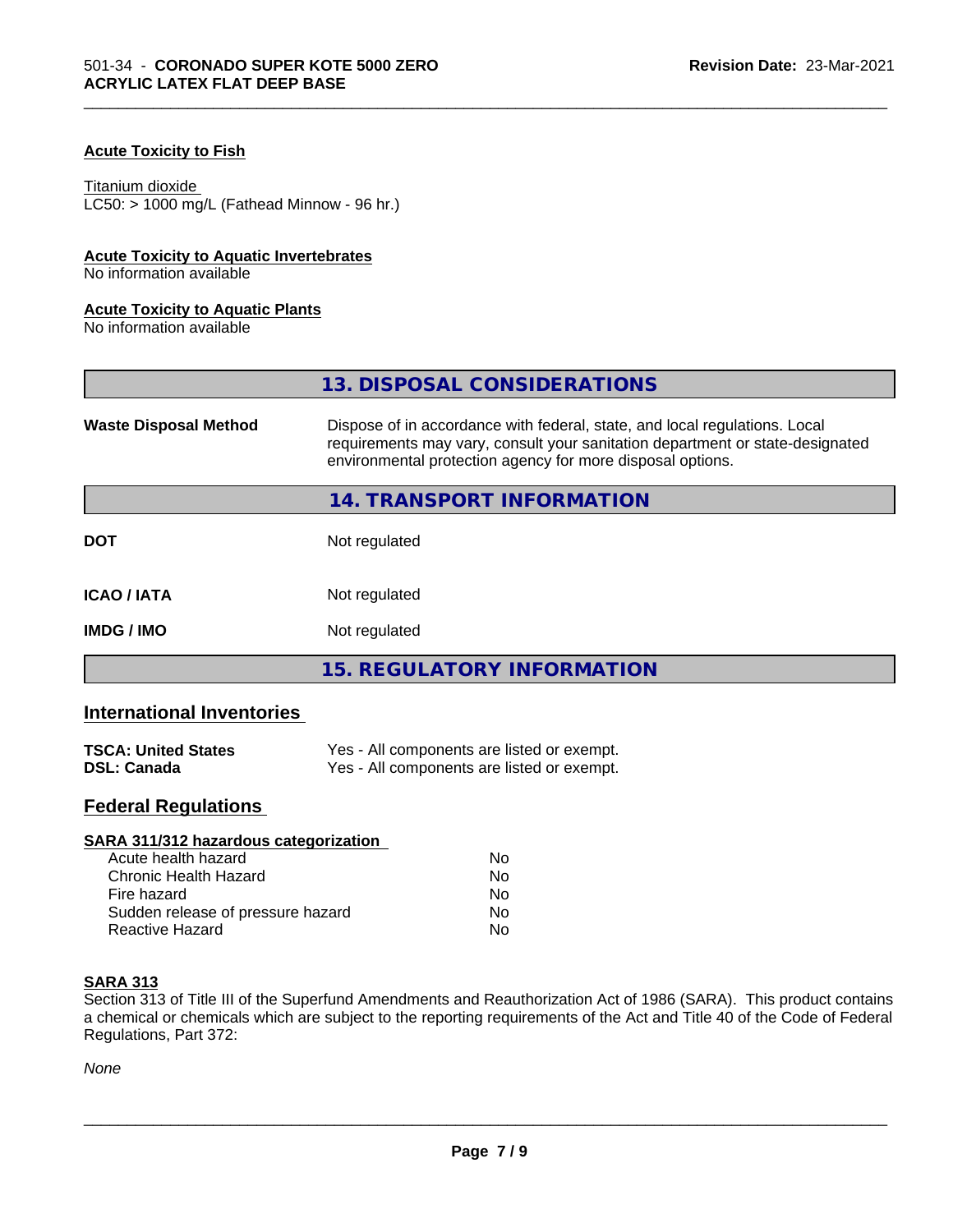#### **Clean Air Act,Section 112 Hazardous Air Pollutants (HAPs) (see 40 CFR 61)**

This product contains the following HAPs:

*None*

### **US State Regulations**

**California Proposition 65**

# **A** WARNING: Cancer and Reproductive Harm– www.P65warnings.ca.gov

#### **State Right-to-Know**

| <b>Chemical name</b> | <b>Massachusetts</b> | <b>New Jersey</b> | Pennsylvania |
|----------------------|----------------------|-------------------|--------------|
| Limestone            |                      |                   |              |
| Diatomaceous earth   |                      |                   |              |
| Titanium dioxide     |                      |                   |              |

\_\_\_\_\_\_\_\_\_\_\_\_\_\_\_\_\_\_\_\_\_\_\_\_\_\_\_\_\_\_\_\_\_\_\_\_\_\_\_\_\_\_\_\_\_\_\_\_\_\_\_\_\_\_\_\_\_\_\_\_\_\_\_\_\_\_\_\_\_\_\_\_\_\_\_\_\_\_\_\_\_\_\_\_\_\_\_\_\_\_\_\_\_

#### **Legend**

X - Listed

# **16. OTHER INFORMATION**

| HMIS | Health: 1 | <b>Flammability: 0</b> | <b>Reactivity: 0</b> | PPE: - |
|------|-----------|------------------------|----------------------|--------|
|      |           |                        |                      |        |

#### **HMIS Legend**

- 0 Minimal Hazard
- 1 Slight Hazard
- 2 Moderate Hazard
- 3 Serious Hazard
- 4 Severe Hazard
- \* Chronic Hazard

X - Consult your supervisor or S.O.P. for "Special" handling instructions.

*Note: The PPE rating has intentionally been left blank. Choose appropriate PPE that will protect employees from the hazards the material will present under the actual normal conditions of use.*

*Caution: HMISÒ ratings are based on a 0-4 rating scale, with 0 representing minimal hazards or risks, and 4 representing significant hazards or risks. Although HMISÒ ratings are not required on MSDSs under 29 CFR 1910.1200, the preparer, has chosen to provide them. HMISÒ ratings are to be used only in conjunction with a fully implemented HMISÒ program by workers who have received appropriate HMISÒ training. HMISÒ is a registered trade and service mark of the NPCA. HMISÒ materials may be purchased exclusively from J. J. Keller (800) 327-6868.*

 **WARNING!** If you scrape, sand, or remove old paint, you may release lead dust. LEAD IS TOXIC. EXPOSURE TO LEAD DUST CAN CAUSE SERIOUS ILLNESS, SUCH AS BRAIN DAMAGE, ESPECIALLY IN CHILDREN. PREGNANT WOMEN SHOULD ALSO AVOID EXPOSURE.Wear a NIOSH approved respirator to control lead exposure. Clean up carefully with a HEPA vacuum and a wet mop. Before you start, find out how to protect yourself and your family by contacting the National Lead Information Hotline at 1-800-424-LEAD or log on to www.epa.gov/lead.